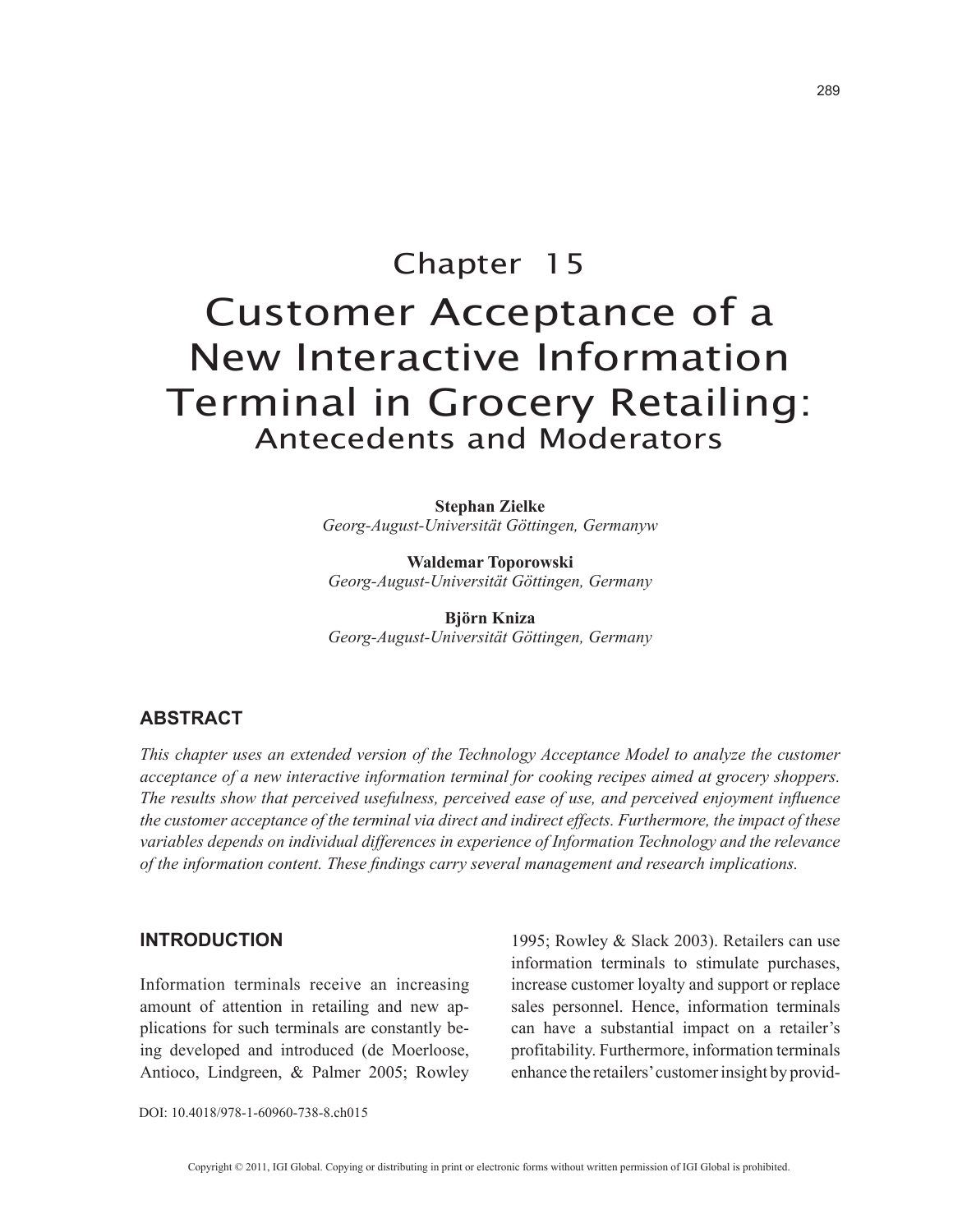ing information about the customers' search and decision processes.

However, these positive effects depend on the customers' acceptance and usage of an information terminal. Therefore, it is important for retailers to understand how their customers accept this technology. Whether the ease or enjoyment of using an information terminal influences the customers' acceptance more strongly has important strategic implications, for example. As retailers often serve different customer segments, it is also important to know, whether the impact of these variables differs between customer groups. The effects of the ease of use and enjoyment might differ between customers with strong and weak information technology experience. Also the relevance of the information content might influence the relative impact of the ease of use and enjoyment on customer acceptance. When retailers know which segments they serve and how these segments respond to variations in the ease of use and enjoyment, they can offer tailored information terminals to their customers. Therefore, retailers should investigate which variables influence the acceptance of information terminals and how the impact of these variables differs between customer segments.

As the literature on information terminals does not discuss these issues thoroughly, the present chapter aims to close this research gap. It analyzes the acceptance of a new interactive information terminal for cooking recipes based on an extended version of the technology acceptance model (Davis 1986, 1989; Davis, Bagozzi, & Warshaw 1989). The model assumes that usefulness, ease of use and enjoyment influence the acceptance of a technology (van der Heijden 2004). Furthermore, the chapter sheds light on how experience of information technology and the relevance of information content moderate the relationships in the proposed model.

The investigated terminal offers to search for cooking recipes for grocery customers and print them out at the point of sale. They can choose the number of people they want to cook for and print out a shopping list with the respective quantities. Retailers can use this terminal to generate sales, promote brands and provide added value to their customers. The information terminal for cooking recipes was selected, as this type of terminal is used in grocery stores where customers with different levels of information technology experience and interest in the information content shop.

The results show that the perceived usefulness, ease of use and enjoyment influence the acceptance of the terminal directly and indirectly. However, the effects of these variables are moderated by the experience of information technology and the relevance of the information content (interest in cooking). While enjoyment is more important for customers with little information technology experience and little interest in cooking, ease of use is more important for those with a lot of information technology experience and a high interest in cooking.

The remainder of this chapter is organized as follows: Section 2 presents the theoretical background on information terminals and the customer acceptance of new technologies. Section 3 develops a framework of hypotheses based on the technology acceptance model. Section 4 describes the method used to test the research model and section 5 presents the results. A discussion follows in section 6. The chapter closes in section 7 with some limitations and future research directions.

# **THEORETICAL BACKGROUND**

# **Research on Information Terminals**

An information terminal or information kiosk is a self-service technology station with an interactive information processing capacity located in public concourse (Rowley & Slack 2007). The literature reports numerous applications for such terminals in different industries (de Moerloose et al. 2005; Slack & Rowley 2002a), particularly in retailing (Rowley 1995; Rowley & Slack 2003).